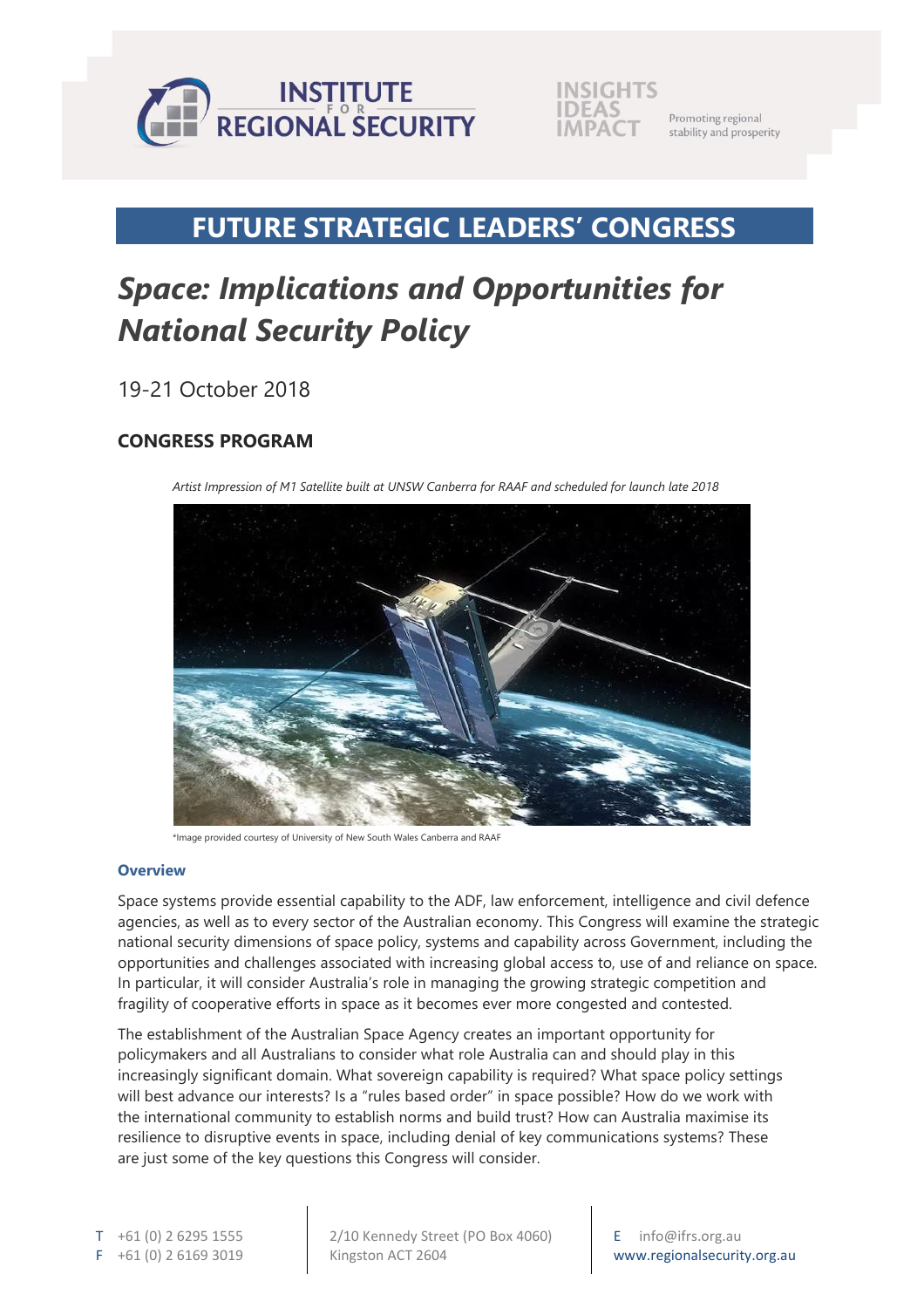#### **Schedule**

| Friday 19 October 2018 |                                                                                                  |                                                                                                                      |  |
|------------------------|--------------------------------------------------------------------------------------------------|----------------------------------------------------------------------------------------------------------------------|--|
| 1700-1800              | Arrival and Registration                                                                         |                                                                                                                      |  |
| 1800-1815              | Welcome and Introduction                                                                         | Peter Nicholson, AO<br><b>Executive Director</b><br>Institute For Regional Security                                  |  |
| 1815-1900              | <b>Session 1: Scene Setter</b>                                                                   | Brett Biddington, AM<br>Director<br>Institute For Regional Security                                                  |  |
| 1900-1930              | Icebreaker / Group Activity                                                                      |                                                                                                                      |  |
| 1930-2030              | Dinner                                                                                           | The Mess                                                                                                             |  |
| 2030-2115              | <b>Keynote Address:</b>                                                                          | The Hon. Madelyn Creedon<br>2018 Alliance 21 Fellow<br>United States Studies Centre, University of Sydney            |  |
| $2115 -$               | Fireside Drinks / Discussions                                                                    |                                                                                                                      |  |
|                        |                                                                                                  |                                                                                                                      |  |
|                        | <b>Saturday 20 October 2018</b>                                                                  |                                                                                                                      |  |
| 0730-0830              | <b>Breakfast</b>                                                                                 | The Mess                                                                                                             |  |
| 0830-0910              | Session 2: National Space Policy -<br>Challenges                                                 | Anthony Wicht<br>Former Alliance 21 Fellow (2017)                                                                    |  |
| 0920-1000              | Session 3: Technology, Politics and Warfare:<br>Future Challenges for International Space<br>Law | Steven Freeland<br>Dean, School of Law and Professor, International<br>Law, Western Sydney University                |  |
| 1010-1030              | <b>Syndicate Activity</b>                                                                        |                                                                                                                      |  |
| 1030-1100              | Morning Tea                                                                                      | The Mess                                                                                                             |  |
| 1100-1140              | Session 4: The Future of Space Exploration                                                       | Dave Radzanowski<br>Senior Business Manager<br>Future Submarine Program (Former CFO, NASA)                           |  |
| 1150-1240              | Session 5: Space Power for Australia's<br>Security                                               | Darin Lovett<br>Senior Manager, Systems Analysis Lab,<br>Boeing Phantom Works International                          |  |
| 1240-1340              | Lunch                                                                                            | The Mess                                                                                                             |  |
| 1340-1400              | <b>Syndicate Activity</b>                                                                        |                                                                                                                      |  |
| 1400-1440              | <b>Session 6:</b> The Australian Space Agency                                                    | Anntonette Dailey<br><b>Executive Director</b><br>Australian Space Agency                                            |  |
| 1450-1530              | <b>Session 7: Space Situational Awareness</b>                                                    | David Ball<br>Chief Executive Officer<br>Space Environment Research Centre                                           |  |
| 1530-1720              | Afternoon Tea and Free Time                                                                      |                                                                                                                      |  |
| 1720-1800              | <b>Session 8:</b>                                                                                | The Hon. Kate Lundy<br>ACT Defence Industry Advocate,<br><b>ACT Government</b>                                       |  |
| 1800-1900              | Dinner                                                                                           | The Mess                                                                                                             |  |
| 1900-2000              | Keynote address:                                                                                 | Pam Melroy (Colonel, USAF, Ret.)<br>Director, Space Technology and Policy<br>Nova Systems<br>(Former NASA Astronaut) |  |
| $2000 -$               | Fireside Drinks / Discussions                                                                    |                                                                                                                      |  |